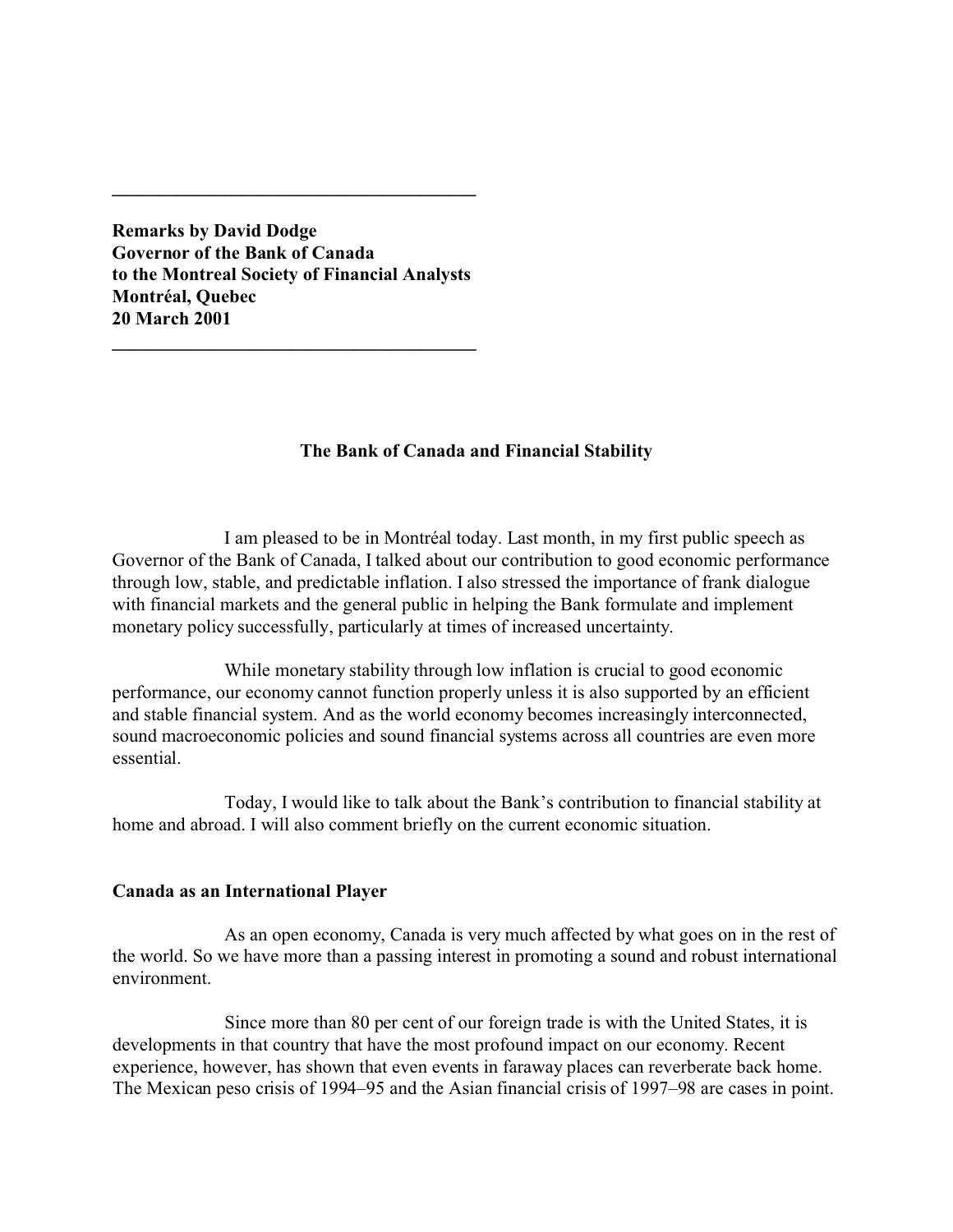In both instances, Canada was sideswiped by those events.

If this somehow leaves the impression that globalization—the increasing integration of economies and financial markets—has been of questionable value, I hasten to add that this is not how I see it. On the contrary, I believe that globalization has been, and will continue to be, a source of opportunity and growth for Montréal, for Canada, and for the rest of the world.

Recent episodes, however, have highlighted certain vulnerabilities in the global financial system. And we must deal with them, if the benefits of economic and financial integration are to be fully realized by everyone in today's "global village." Let me tell you what the Bank is doing to promote financial stability.

### **The Importance of Sound Financial Systems**

In addition to pursuing monetary stability through a low-inflation policy, all central banks, including the Bank of Canada, have a responsibility to promote the stability and soundness of their country's financial system.

A market economy, like ours, cannot function well without the support of a strong financial system. Sound financial institutions, a robust financial infrastructure, and efficient financial markets are necessary to facilitate transactions and to properly channel savings into investments. For an economy to perform well, individuals and businesses must be confident that money and financial claims can be reliably and efficiently created, held, transferred, and settled.

Now, if the arrangements that are in place do not work properly, the financial system can turn into a channel through which shocks are amplified as they are transmitted from one part of the system to the next and also beyond national borders. Whether such shocks are of an economic nature or whether they originate in the financial system itself, they can end up having an important impact on the economy as a whole.

So there are good reasons why countries should ensure that their financial systems work well and that they do not trigger or spread instability domestically and internationally.

### **The Bank's Contribution to Domestic Financial Stability**

In Canada, the Bank shares the responsibility for financial stability at the federal level with three other entities—the Office of the Superintendent of Financial Institutions, the Canada Deposit Insurance Corporation, and the Department of Finance. Various provincial bodies also play an important role.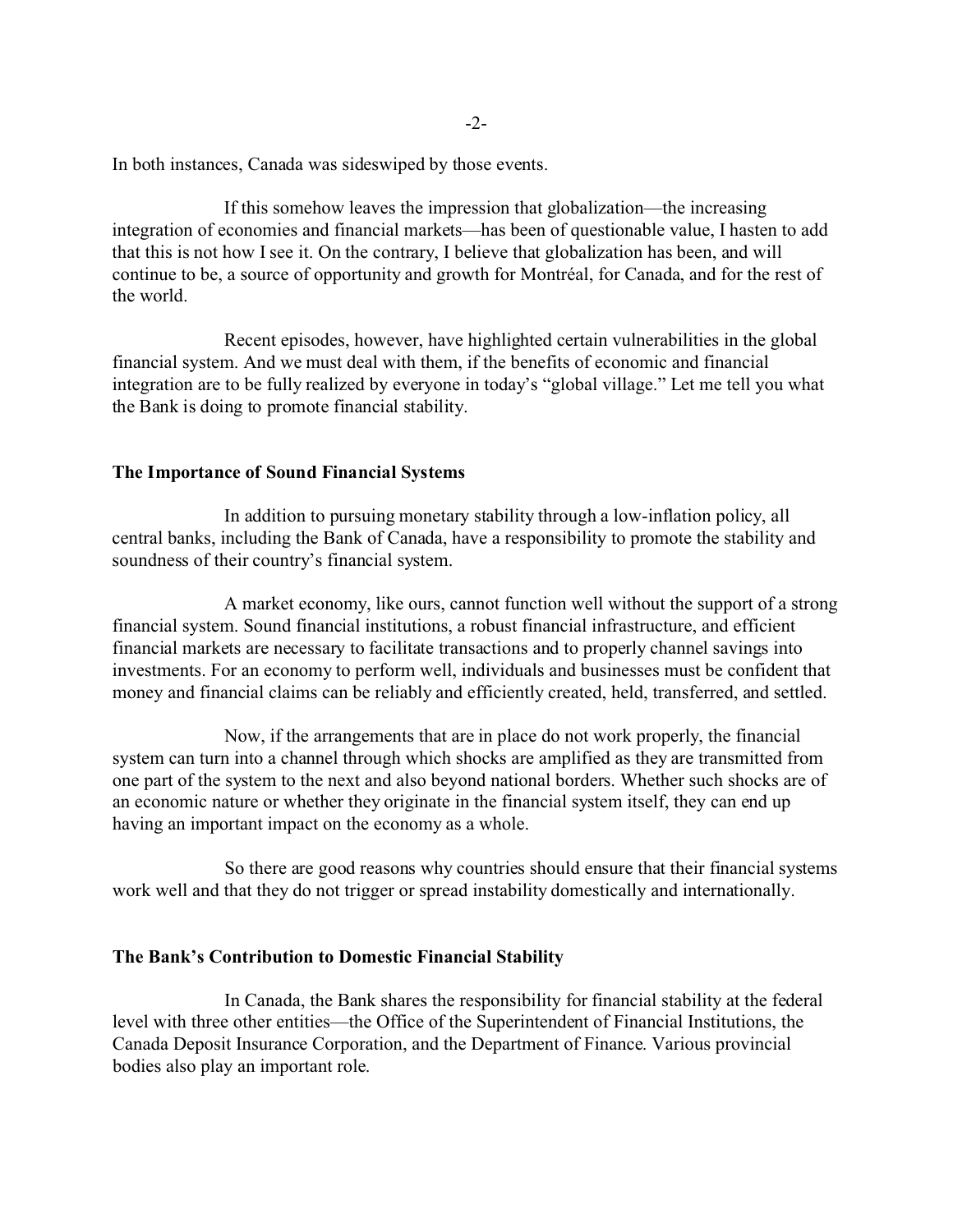The Bank focuses its attention mainly on macro financial stability issues, leaving the principal responsibility for micro issues to the other entities. The Bank's overriding concern is to ensure that the financial system is sound and that it works efficiently. In this context, we provide liquidity to the system, in both ordinary and extraordinary situations. We give policy advice to the federal government on the design and development of the financial system. Through our oversight of major clearing and settlement systems, we act to make sure that the failure of a participant does not lead to domino effects and to generalized instability. And we provide banking services to these systems and to their participants. Finally, we collaborate with other domestic and international bodies that work on financial-stability issues.

Thanks to the collective efforts of all those charged with the promotion of financial stability in Canada, we have a financial system that is efficient and robust. And, as recognized by the International Monetary Fund (IMF) in 1999, it complies with all major international standards.

But the financial landscape is constantly changing. Under pressure from greater global competition, and with the benefit of new information technology, more sophisticated financial products are being developed, and new ways to deliver financial services are continually being devised.

What does this mean in terms of the Bank's commitment to financial stability? It means that we, and the other federal and provincial agencies responsible for the health of our financial system, must monitor these developments and understand their potential implications for financial stability. And we must continue to strengthen the ability of our financial system to withstand shocks. Moreover, since, despite our best efforts, there will be rare occasions when difficulties will develop, it also means devising effective, cost-efficient ways of resolving problems. Because even if the probability of such difficulties is low, the consequences could be major.

### **The Bank's Contribution to Global Financial Stability**

Let me now turn to the ongoing efforts to reform the international financial architecture and tell you about the Bank's involvement in this area.

In the aftermath of the financial crises of the 1990s, new international bodies have been created, and existing ones strengthened, to help identify and deal with weaknesses in the global financial system.

The Bank of Canada has been an active participant in several international forums where issues of financial stability are debated. And we have worked closely with other members to develop frameworks for the prevention, management, and resolution of international crises.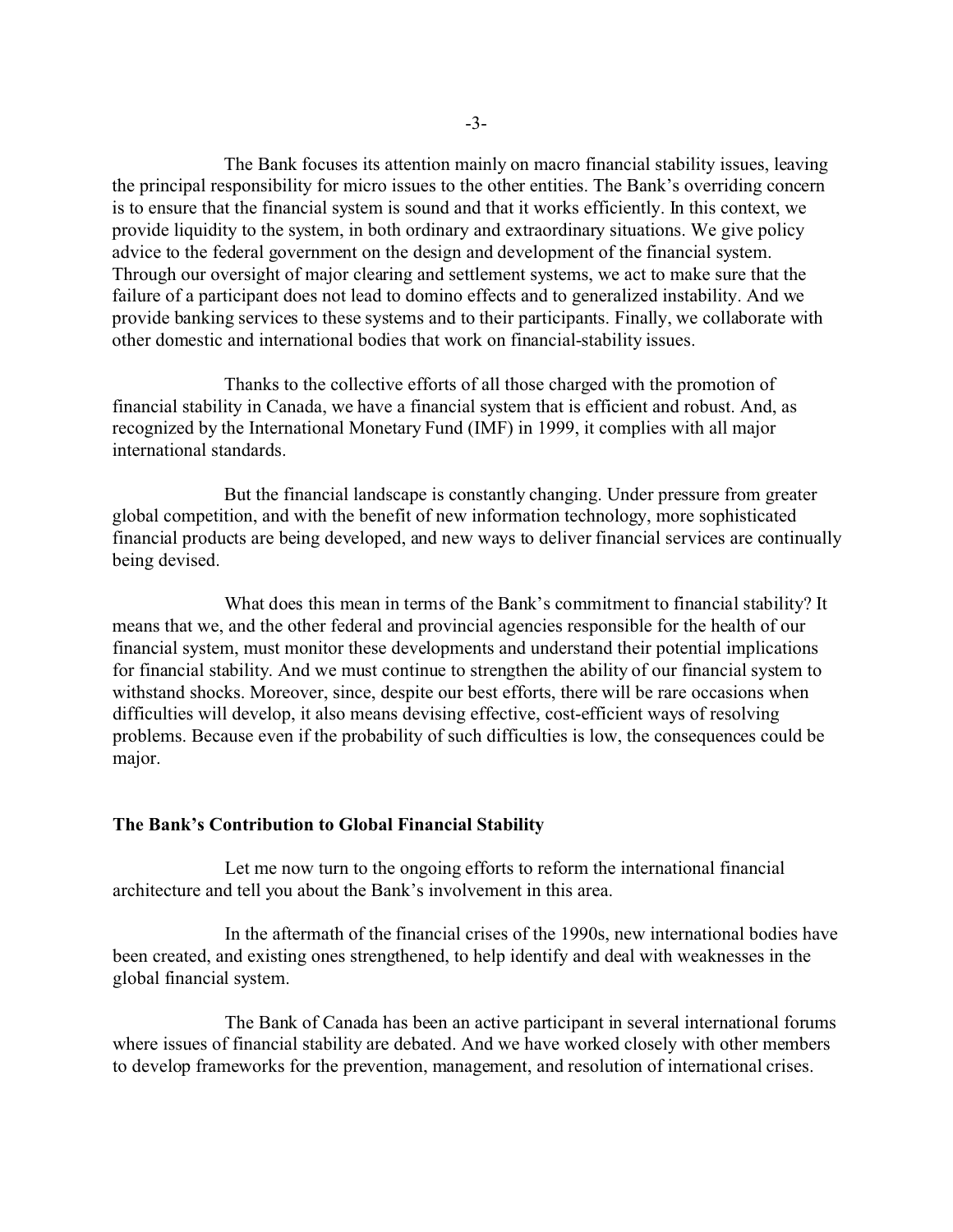I would highlight in particular our participation in two new international groups formed in 1999—the Group of Twenty and the Financial Stability Forum. The Group of Twenty, currently chaired by Finance Minister Martin, brings together national authorities from both industrial and major emerging-market economies to discuss key issues that are important for the proper functioning of the global economy. Such issues include exchange rate regimes, good practices on transparency in fiscal, monetary, and financial policies, and the role of the private sector in crisis resolution. The Financial Stability Forum is responsible for identifying systemwide vulnerabilities and has dealt with such issues as offshore financial centres, capital flows, and international financial standards and codes.

### **The Bank's Focus in Fostering Global Financial Stability**

Given our expertise, the Bank's focus in international forums has been, and will continue to be, on three key issues—exchange rate regimes, financial-system infrastructure, and private sector involvement in crisis resolution.

In light of our long experience with *flexible exchange rates* and our strong reputation in inflation targeting, a number of emerging-market central banks have asked for, and received, assistance from the Bank in developing and operating policy frameworks based on inflation targets. We expect this to continue in the future.

In the area of *financial-system infrastructure*, parallel to our work on the oversight of major payments systems and the provision of liquidity in Canada, we have been studying these issues from a global perspective as members of various committees at the Bank for International Settlements. And we have been contributing to the development of standards for the sound operation of such systems.

The Bank has also been closely involved in international efforts to reduce the risks associated with the settlement of foreign exchange and securities transactions.

Finally, there is the issue of *private sector involvement in crisis resolution.* We all recognize that, even with the best prevention efforts, we will not totally eliminate the possibility that foreign economic and financial disturbances will affect national economies around the world. In the event of an emergency, the international community has agreed to new assistance facilities for distressed IMF member countries. IMF resources, however, are not limitless. So there is a need for the private sector to play a key role in the resolution of crises.

Greater clarity about the size of available official assistance is essential to encourage private sector debtors and creditors to work together to find solutions in difficult circumstances. And although we hope that most situations could be resolved voluntarily, it is important to recognize that, under certain conditions, an orderly standstill (a temporary suspension of debt-service payments) may be appropriate to give a distressed debtor country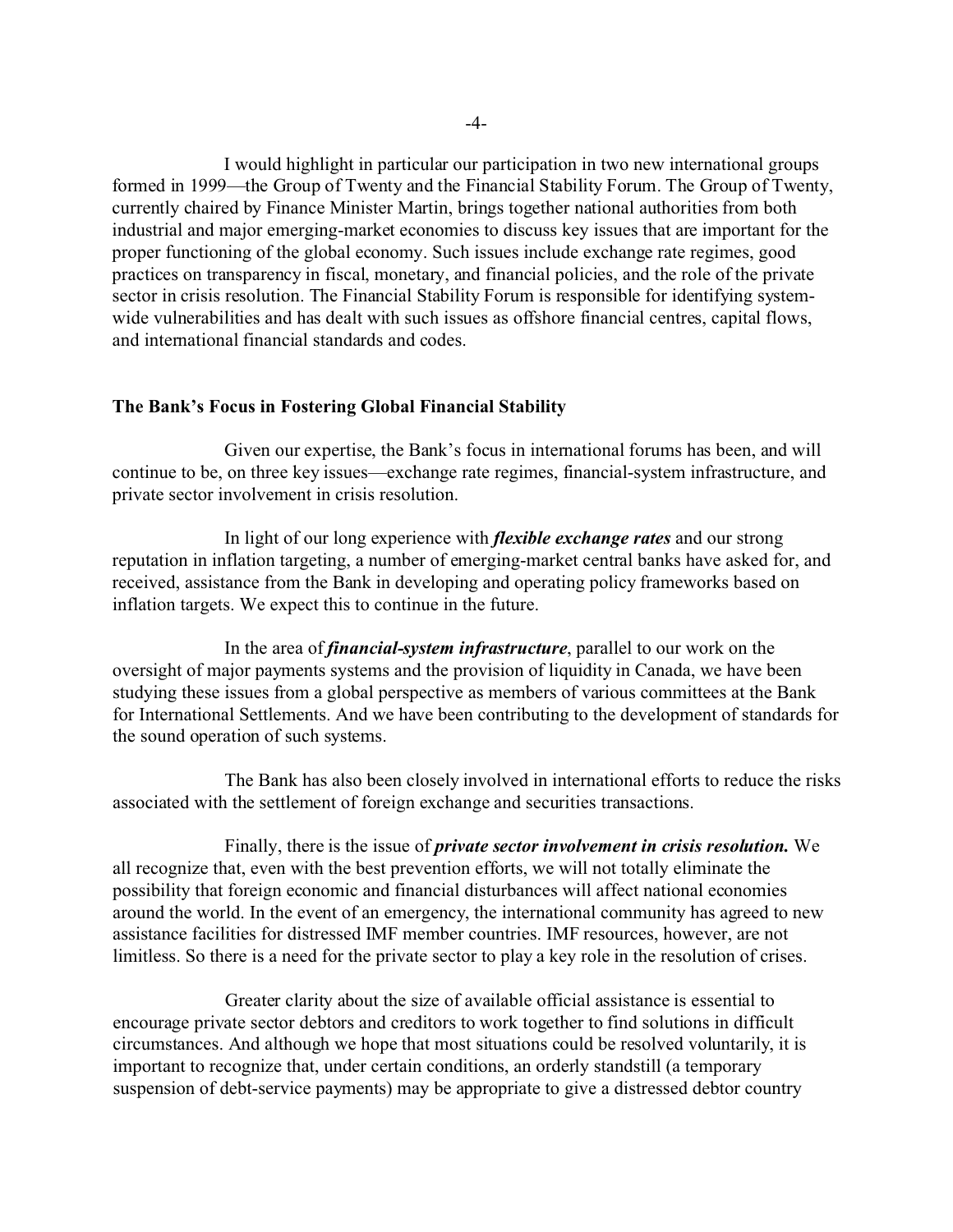some breathing space in which to take steps to address its problems.

Broad international consensus on limits to official lending and on standstills is still lacking. So we will continue to work away at these issues.

Before summing up my main points today, I would like to give you a quick update on the Canadian economy.

#### **Recent Economic Developments**

In assessing the near-term course of the Canadian economy, we are all facing a number of uncertainties. The most important relates to the abruptness and extent of the slowdown in the U.S. economy.

The fact that the recent economic data for North America are mixed adds to this uncertainty. While these data confirm a slowing in the pace of activity, some have come in weaker, and some stronger, than expected. This is certainly the case here in Canada. But even in the United States there have been both negative and positive reports.

In the United States, the number of positive indicators, while not decisive, provides some hope that the end of the slowdown may not be far off. We continue to believe that U.S. economic growth will rebound in the second half of the year, supported by the decline in interest rates and by the moderation in energy prices. The exact timing of the U.S. recovery, however, remains uncertain and will depend importantly on how consumer confidence evolves in that country.

Here in Canada, the latest national accounts data, which incorporate revisions to the growth profile in the first three quarters of last year, show that the level of economic activity was not quite as high at the end of 2000 as we had estimated earlier. And, based on more recent indicators, the pace of economic expansion in the first quarter of 2001 will be slower than in the final three months of last year.

We can see this clearly in the automobile industry, where there have been production cutbacks mainly in response to weaker demand and excess inventories in the United States. Electronic goods and telecommunications products are two other areas where activity has slowed—although from very high levels—and where world production has been running ahead of demand.

All three are high-profile sectors. So naturally they attract a lot of attention, especially in parts of Canada where there is a heavy concentration of these industries. But to keep things in perspective, there is still considerable strength in a number of other areas that are important to our economy. For example, investments in the energy sector and orders in the